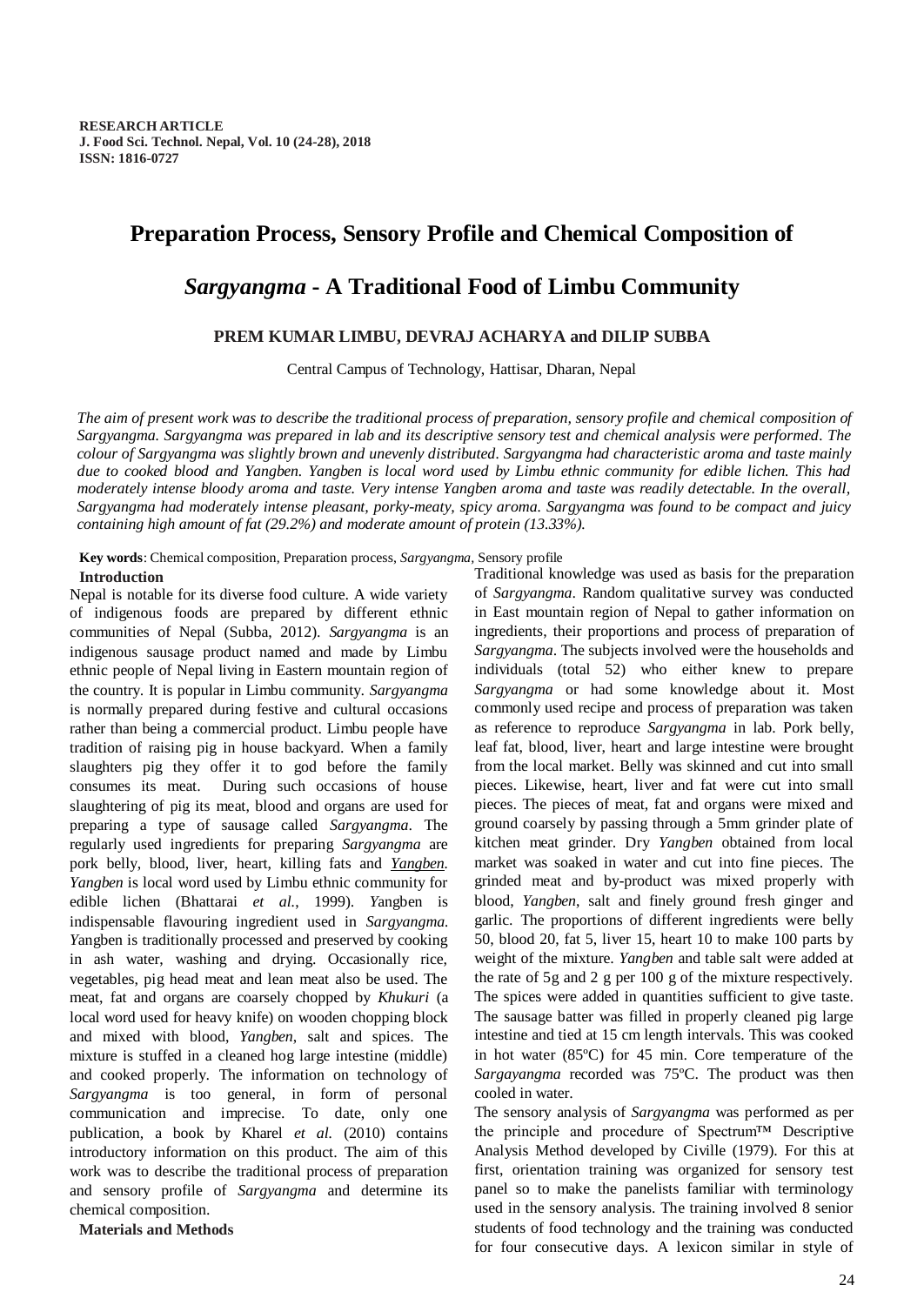developed.

| sensory analysis of Sargyangma as shown in Table 1 was<br>Table 1 Lexicon for descriptive sensory analysis of Sargayangma |                                                                                  |  |
|---------------------------------------------------------------------------------------------------------------------------|----------------------------------------------------------------------------------|--|
| Terms used for sensory attributes                                                                                         | Description                                                                      |  |
| Aroma                                                                                                                     |                                                                                  |  |
| Overall aroma                                                                                                             | Aroma associated with a typical sausage aroma that is pleasant, porky, spicy     |  |
|                                                                                                                           | and meaty.                                                                       |  |
| Bloody aroma                                                                                                              | Aromatics associated with cooked pork blood, could be present but not            |  |
|                                                                                                                           | overpowering (not too intense).                                                  |  |
| Offal aroma                                                                                                               | Aromatics associated with cooked offal such as a mixture of pork heart,          |  |
|                                                                                                                           | liver, and intestines. Could be present but not too overpowering or intense.     |  |
| Yangben aroma                                                                                                             | Aromatics associated with a typical strong aroma of Yangben.                     |  |
| <b>Taste</b>                                                                                                              |                                                                                  |  |
| Overall taste                                                                                                             | Typical sausage taste                                                            |  |
| <b>Bloody</b> taste                                                                                                       | A blood taste that is readily detectable part of the overall taste of the        |  |
|                                                                                                                           | Sargyangma but it should not be too intense.                                     |  |
| Offal taste                                                                                                               | Taste associated with cooked offal such as a mixture of pork heart, liver, and   |  |
|                                                                                                                           | intestines.                                                                      |  |
| Yangben taste                                                                                                             | Typical Yangben taste that is readily detectale part of the overall taste of the |  |
|                                                                                                                           | Sargyangma.                                                                      |  |
| Texture                                                                                                                   |                                                                                  |  |
| Consistency                                                                                                               | The consistency refers to the product cohesiveness as how much does it hold      |  |
|                                                                                                                           | together or break up when beginning to bite, shear and chew.                     |  |
|                                                                                                                           | Pasty – smooth but sticking to top of mouth                                      |  |
|                                                                                                                           | Compact – firm or solid, sticks together.                                        |  |
| Toughness and chewiness                                                                                                   | The amount of energy and number of chewing required before swallowing.           |  |
|                                                                                                                           | If it is soft and mushy, it is easy to swallow. If it is tough and chewy it      |  |
|                                                                                                                           | requires a lot of energy to shear and chew it.                                   |  |
| Juiciness                                                                                                                 | Perception of wetness in palate and mouth as impressed by water and fat/oil      |  |

The sausage was cut in 5 mm thin slices and presented in warm condition to the panelists. Eight-point descriptive rating test (Table 2) was used to rate asked to assign the most justified point in the rating scale. Chemical composition of fresh *Sargyangma* was determined (three determinations) according to AOAC (2005).

the sensory attributes colour, aroma, taste and texture, where 1 represented extremely weak intensity and 8 represented extremely strong intensity (Table 2). The panelists were

Johnsen and Civille (1986) comprising all terms used for

**Table 2** Sensory rating scale for descriptive rating test Colour

8 Extremely dark brown and evenly distributed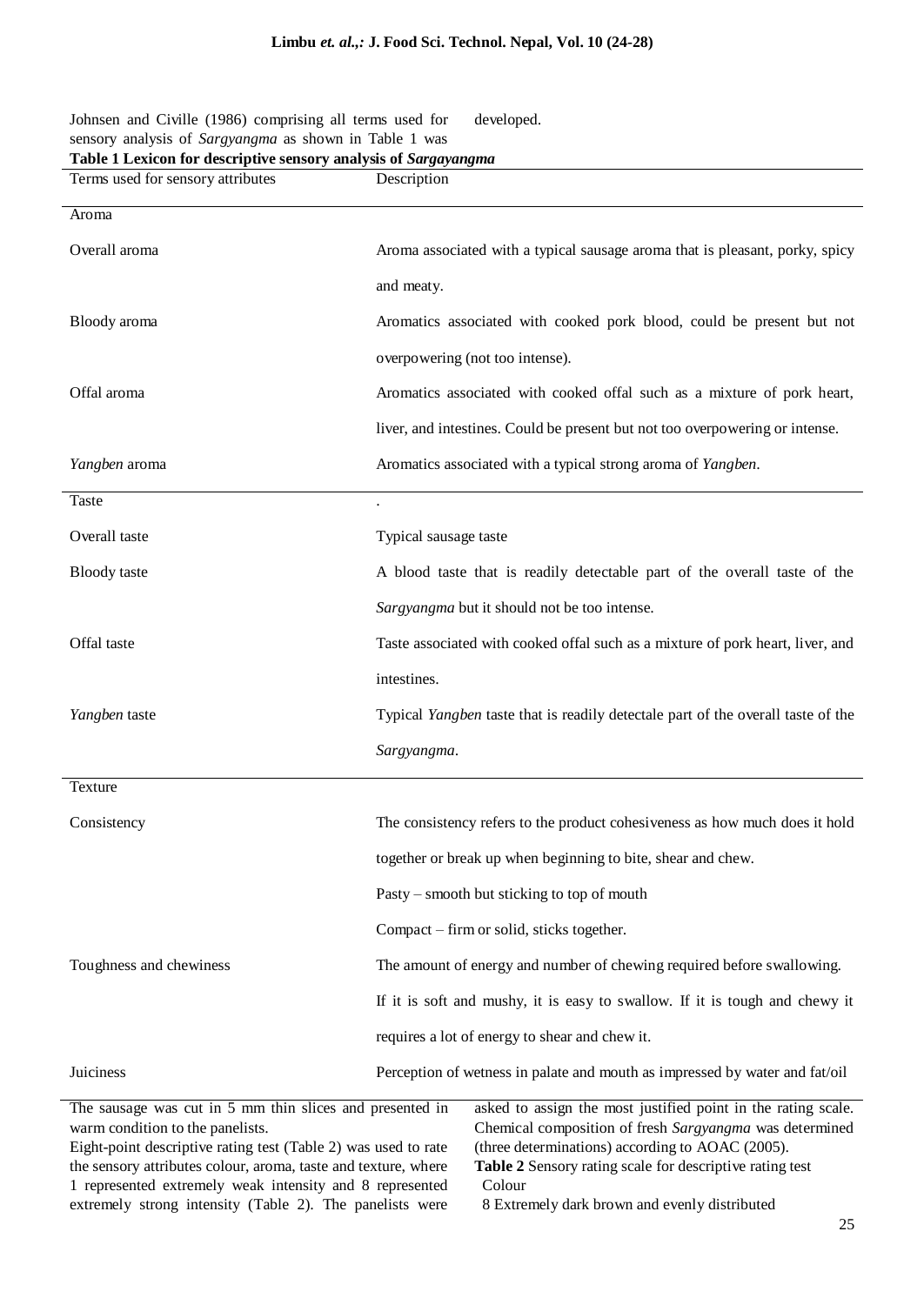| 7 Very dark brown and evenly distributed       | 5 Slightly tough and chewy  | 5 Slightly compact |  |
|------------------------------------------------|-----------------------------|--------------------|--|
| 6 Moderately dark brown and evenly distributed | 4 Slightly soft and mushy   | 4 Slightly pasty   |  |
| 5 Slightly brown and unevenly distributed      |                             |                    |  |
| 4 Brownish and unevenly distributed            | 3 Moderately soft and mushy | 3 Moderately pasty |  |
| 3 Moderately light and unevenly distributed    | 2 Very soft and mushy       | 2 Very pasty       |  |
| 2 Very light and unevenly distributed          |                             |                    |  |
| 1 Extremely light and unevenly distributed     | 1 Extremely soft and mushy  | 1 Extremely pasty  |  |

### Aroma

# **Results and discussion**

| overall aroma        | bloody aroma         | offal aroma                                                                                                                                   |
|----------------------|----------------------|-----------------------------------------------------------------------------------------------------------------------------------------------|
|                      |                      | All communities have their traditional foods. Many of them<br>have been well studied and documented and many of the                           |
| 8 Extremely intense  | 8 Extremely intense  | 8 Extremely intense intense brocesses have been industrialized (Anon., 1992;<br>Steinkraus, 1996; Steinkraus, 2014; Tamang,<br>$2010$ ).      |
| 7 Very intense       | 7 Very intense       | 7 Very intenseScientific enquiries are espertial if a lifer reserving traditional<br>knowledge and one's intellectual property. Preparing     |
| 6 Moderately intense | 6 Moderately intense | 6 Moderately integration is further way to Mutler at environmentally important<br>meat by-products like blood and liver. This can prove       |
| 5 Slightly intense   | 5 Slightly intense   | 5 Slightly intensifiective to alleviate problemightly intertung tion in affected                                                              |
| 4 Slightly bland     | 4 Slightly bland     | communities. Sargyangma has simple technology and it is a<br>4 Slightly bland<br>4 Slightly bland w price food product.                       |
| 3 Moderately bland   | 3 Moderately bland   | The mean panel score for sensory quality of <i>Sargyangma</i> 3 Moderately bland<br>3 Moderately (Figure 1) is given in Table <sup>3</sup> 3. |
| 2 Very bland         | 2 Very bland         | 2 Very bland                                                                                                                                  |
| 1 Extremely bland    | 1 Extremely bland    | 1 Extremely bla                                                                                                                               |

**Taste** 

| overall taste        | bloody taste         | yangben  |
|----------------------|----------------------|----------|
|                      |                      |          |
| 8 Extremely intense  | 8 Extremely intense  | 8 Extrer |
|                      |                      |          |
| 7 Very intense       | 7 Very intense       | 7 Very i |
|                      |                      |          |
| 6 Moderately intense | 6 Moderately intense | 6 Mode   |
| 5 Slightly intense   | 5 Slightly intense   | 5 Slight |
|                      |                      |          |
| 4 Slightly bland     | 4 Slightly bland     | 4 Slight |
|                      |                      |          |
| 3 Moderately bland   | 3 Moderately bland   | 3 Mode   |
|                      |                      |          |
| 2 Very bland         | 2 Very bland         | 2 Very l |
|                      |                      |          |
| 1 Extremely bland    | 1 Extremely bland    | 1 Extrer |
|                      |                      |          |

# (a) (b)

**Texture** 

Toughness, Chewiness Consistency

8 Extremely tough and chewy 8 Extremely compact 8 Extremely compact 8 Extremely compact 8 Extremely compact 8 Extremely compact 8 Extremely compact 8 Extremely compact 8 Extremely compact 8 Extremely compact 8 Extremely co

7 Very tough and chewy 7 Very compact

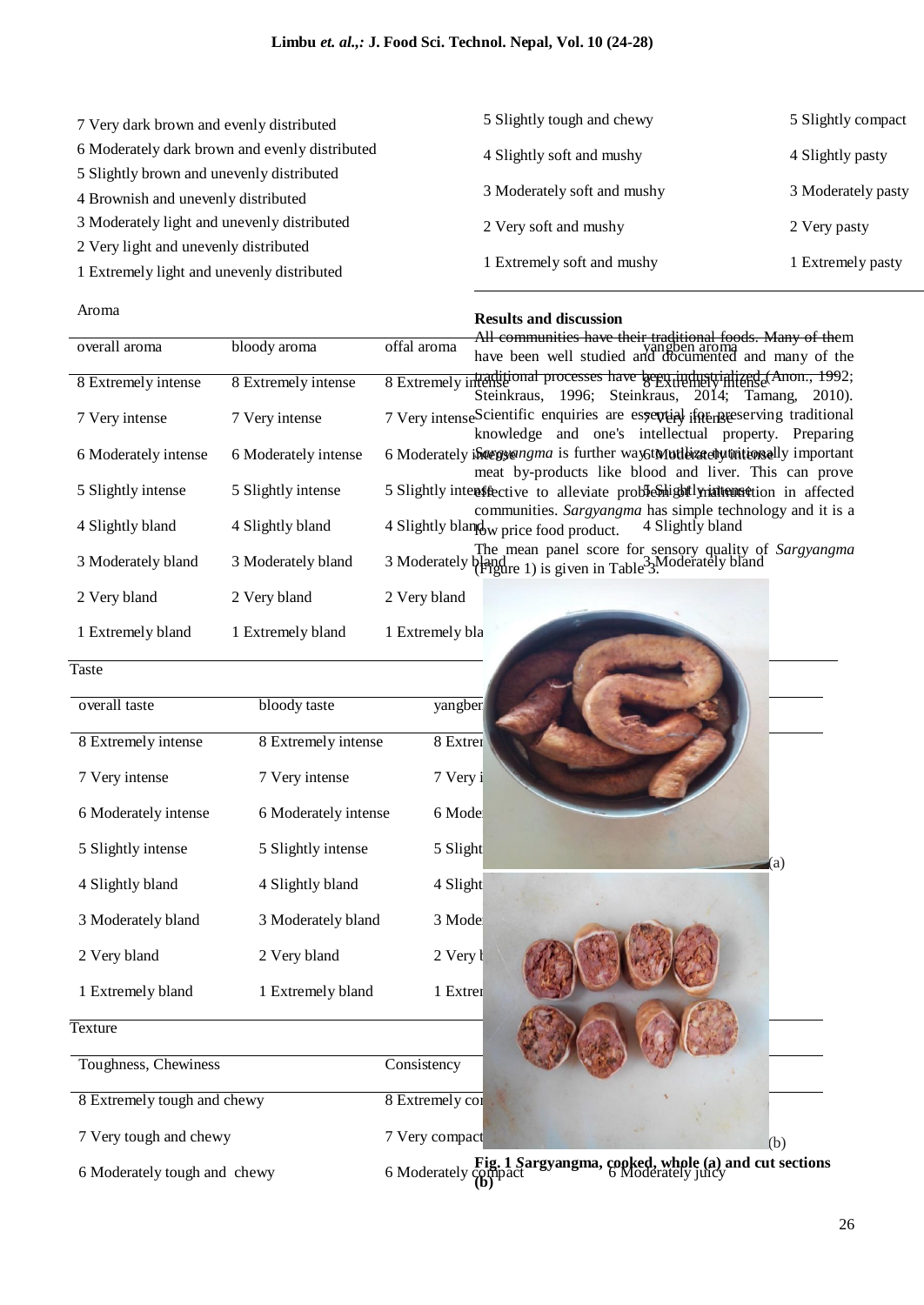The colour of *Sargyangma* was slightly brown and unevenly distributed. The lightness of colour and unevenness in colour was due to presence and distribution of fat. The brown shade of colour could be due to the appearance of cooked blood and liver. *Sargyangma* had characteristic aroma and taste mainly associated to cooked blood and *Yangben*. This had slightly intense bloody aroma and moderately intense blood taste. Very intense yangben aroma and taste was readily detectable in *Sargyangma. Sargyangma* smelled slightly after offal due to cooked liver, heart and intestine used as casing. In the overall, *Sargyangma* had moderately intense

pleasant, porky-meaty, spicy aroma. The texture of *Sargyangma* was considered to be slightly tough and chewy. The impression of toughness and chewiness was due to middle as casing. The consistency of *Sargyangma* was moderately compact, material held well together. The sausage was moderately juicy due to high moisture and moderate fat content.

### **Table 3 Sensory evaluation of** *Sargyangma*

| casing. In the overall, <i>burgyangma</i> had moderately intense<br>Attributes | Mean±SD         |
|--------------------------------------------------------------------------------|-----------------|
| Color                                                                          | $3.95 \pm 0.75$ |
| Aroma                                                                          |                 |
| Overall sausage aroma                                                          | $6.1 \pm 0.64$  |
| bloody aroma                                                                   | $5.65 \pm 0.74$ |
| offal aroma                                                                    | $5.35 \pm 0.67$ |
| yangben aroma                                                                  | $6.85 \pm 0.59$ |
|                                                                                |                 |
| <b>Taste</b>                                                                   |                 |
| Overall taste                                                                  | $6.1 \pm 0.64$  |
| <b>Bloody</b> taste                                                            | $6.25 \pm 0.55$ |
| Offal taste                                                                    | $5.2 \pm 0.69$  |
| Yangben taste                                                                  | $6.9 + 0.64$    |
|                                                                                |                 |
|                                                                                |                 |
| <b>Texture</b>                                                                 |                 |
| Chewiness                                                                      | $5.35 \pm 0.67$ |
| Consistency                                                                    | $5.75 \pm 0.44$ |
| Juiciness                                                                      | $6.2 \pm 0.61$  |
|                                                                                |                 |